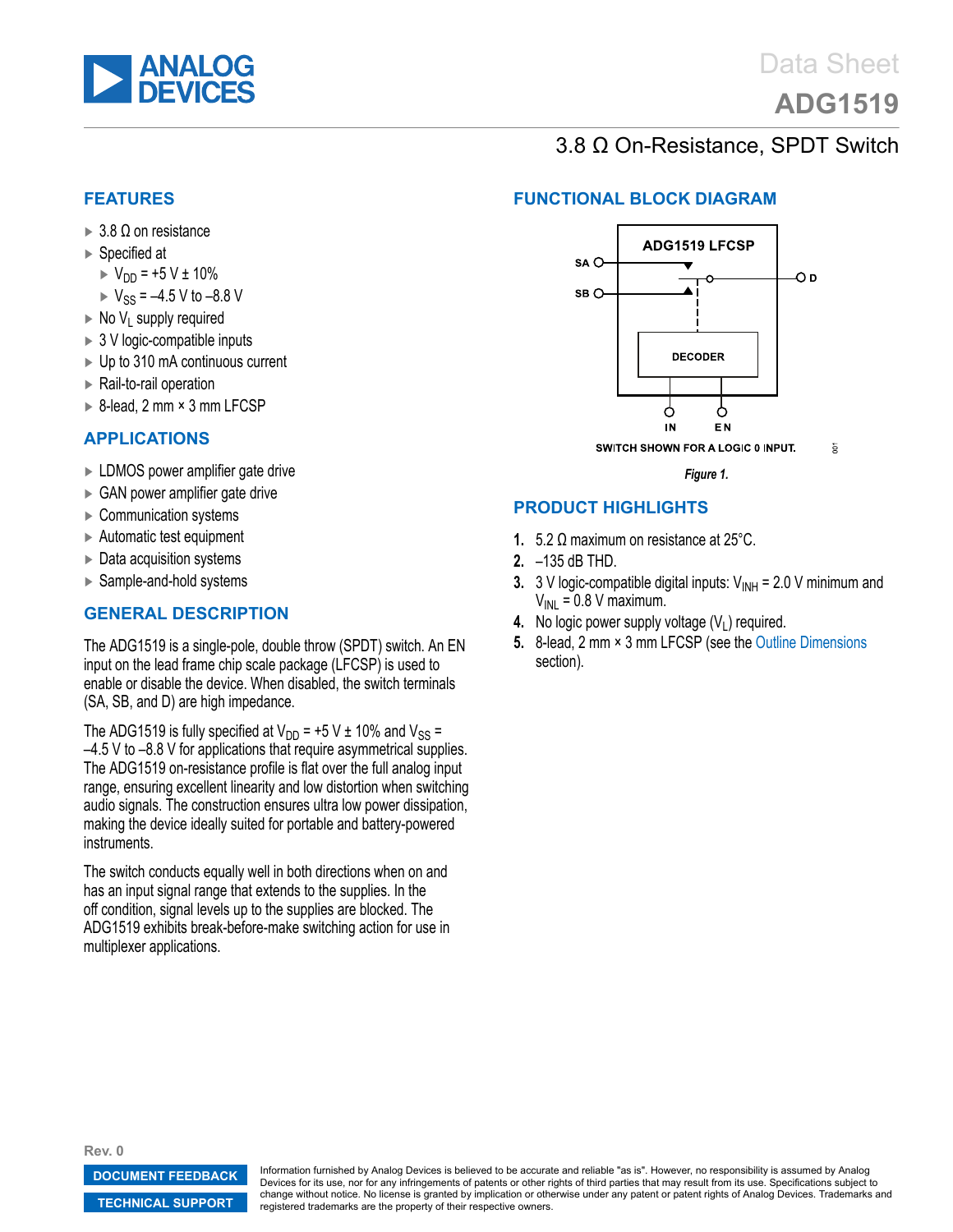### **TABLE OF CONTENTS**

| Continuous Current Per Channel, Sx or D 4     |  |
|-----------------------------------------------|--|
|                                               |  |
|                                               |  |
|                                               |  |
| Pin Configuration and Function Descriptions 6 |  |

#### **REVISION HISTORY**

**1/2022—Revision 0: Initial Version**

| Power Amplifier Gate Drive 14   |  |
|---------------------------------|--|
|                                 |  |
| Power Supply Recommendations 14 |  |
|                                 |  |
|                                 |  |
|                                 |  |
|                                 |  |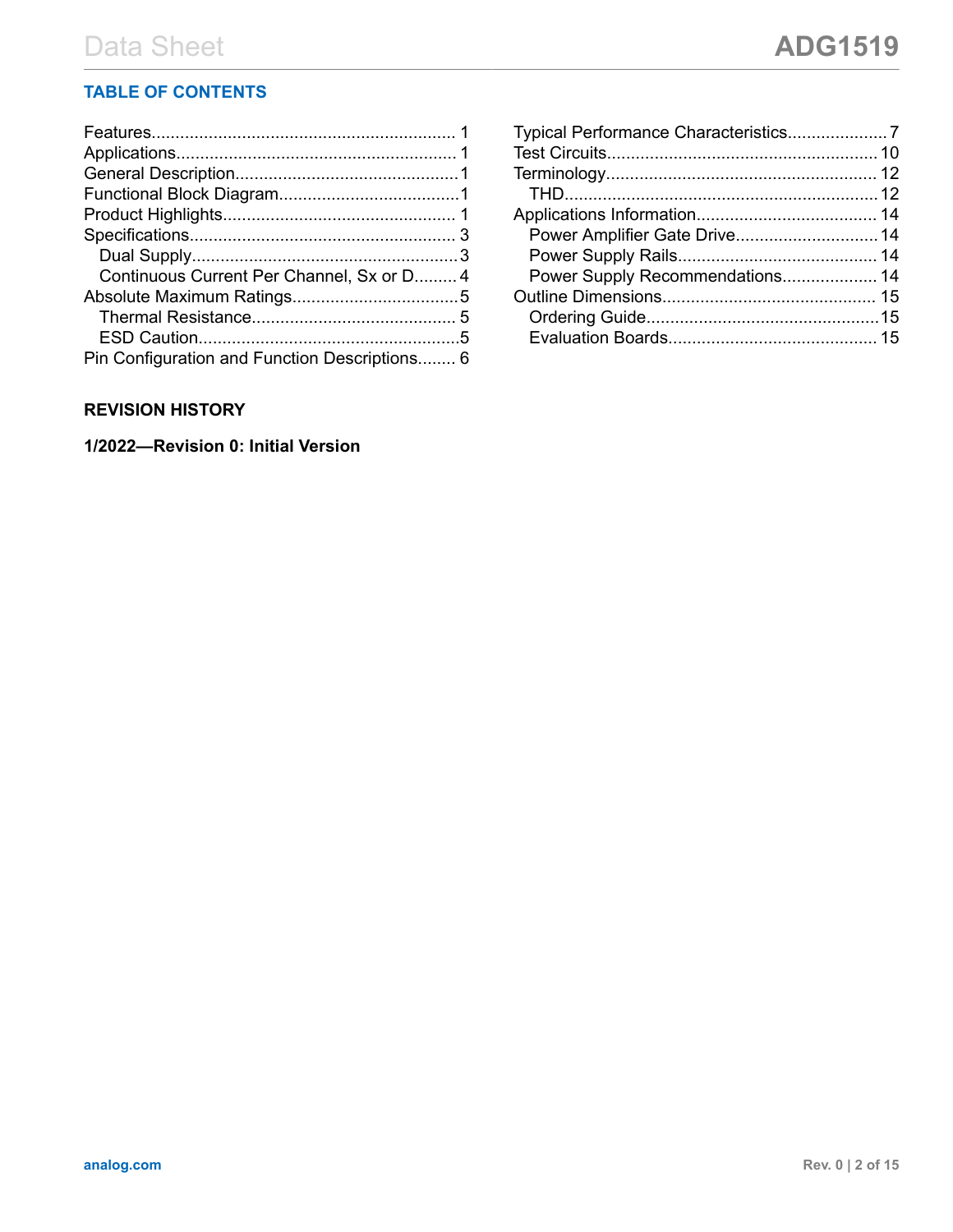## <span id="page-2-0"></span>**SPECIFICATIONS**

## **DUAL SUPPLY**

 $V_{DD}$  = +5 V ± 10%,  $V_{SS}$  = −4.5 V to −8.8 V, and GND = 0 V, unless otherwise noted.

*Table 1.*

| Parameter<br>$25^{\circ}$ C<br>$-40^{\circ}$ C to +85 $^{\circ}$ C<br>$-40^{\circ}$ C to $+125^{\circ}$ C<br>Unit<br><b>Test Conditions/Comments</b>    |  |
|---------------------------------------------------------------------------------------------------------------------------------------------------------|--|
| ANALOG SWITCH<br>$V_{DD}$ = +4.5 V, $V_{SS}$ = -7.2 V                                                                                                   |  |
| $\sf V$<br>Analog Signal Range<br>$V_{DD}$ to $V_{SS}$                                                                                                  |  |
| On Resistance, R <sub>ON</sub><br>3.8<br>$V_S = V_{SS}$ to $V_{DD}$ , $I_S = -10$ mA, and see<br>$\Omega$ typ<br>Figure 18 <sup>1</sup>                 |  |
| 5.2<br>6.2<br>7<br>$\Omega$ max                                                                                                                         |  |
| $V_S = V_{SS}$ to $V_{DD}$ , $I_S = -10$ mA <sup>1</sup><br>On-Resistance Match Between<br>0.1<br>$\Omega$ typ<br>Channels, $\Delta R_{ON}$             |  |
| 0.3<br>0.35<br>0.4<br>$\Omega$ max                                                                                                                      |  |
| $V_S = V_{SS}$ to $V_{DD}$ , $I_S = -10$ mA <sup>1</sup><br>On-Resistance Flatness, R <sub>FLAT (ON)</sub><br>1.15<br>$\Omega$ typ                      |  |
| 2<br>1.6<br>1.85<br>$\Omega$ max                                                                                                                        |  |
| $V_{DD}$ = +5.5 V, $V_{SS}$ = -8.8 V<br><b>LEAKAGE CURRENTS</b>                                                                                         |  |
| $V_S$ and $V_D$ = $V_{DD}$ – 1 V to $V_{SS}$ + 1 V, see<br>Source Off Leakage, I <sub>S</sub> (Off)<br>±0.1<br>nA typ<br>Figure 19 <sup>1, 2</sup>      |  |
| ±10<br>±12<br>±100<br>nA max                                                                                                                            |  |
| Drain Off Leakage, I <sub>D</sub> (Off)<br>$V_S$ and $V_D$ = $V_{DD}$ – 1 V to $V_{SS}$ + 1 V, see<br>±0.1<br>nA typ<br>Figure $191, 2$                 |  |
| ±10<br>±13<br>±140<br>nA max                                                                                                                            |  |
| Channel On Leakage, I <sub>D</sub> , I <sub>S</sub> (On)<br>±0.1<br>nA typ<br>$V_S = V_D = V_{DD} - 1$ V to $V_{SS} + 1$ V, see<br>Figure $20^{1, 2}$   |  |
| ±10<br>±13<br>±110<br>nA max                                                                                                                            |  |
| <b>DIGITAL INPUTS</b>                                                                                                                                   |  |
| 2.0<br>V min<br>Input High Voltage, VINH                                                                                                                |  |
| Input Low Voltage, VINL<br>0.8<br>V max                                                                                                                 |  |
| $V_{IN} = V_{GND}$ or $V_{DD}^3$<br>Input Current, I <sub>INL</sub> or I <sub>INH</sub><br>0.001<br>µA typ                                              |  |
| µA max<br>±0.1                                                                                                                                          |  |
| Digital Input Capacitance, CIN<br>4<br>pF typ                                                                                                           |  |
| DYNAMIC CHARACTERISTICS<br>$V_{DD}$ = +5 V, $V_{SS}$ = -8 V                                                                                             |  |
| $R_1 = 300 \Omega$ , C <sub>1</sub> = 35 pF <sup>4</sup><br>240<br>Transition Time, t <sub>TRANSITION</sub><br>ns typ                                   |  |
| $V_S$ = 3 V, see Figure 21 <sup>1</sup><br>305<br>365<br>400<br>ns max                                                                                  |  |
| $R_L$ = 300 $\Omega$ , $C_L$ = 35 pF <sup>4</sup><br>215<br>$t_{ON}$ (EN)<br>ns typ                                                                     |  |
| $V_S$ = 3 V, see Figure 23 <sup>1</sup><br>275<br>325<br>360<br>ns max                                                                                  |  |
| $R_1 = 300 \Omega$ , C <sub>1</sub> = 35 pF <sup>4</sup><br>265<br>$t_{OFF}$ (EN)<br>ns typ                                                             |  |
| $V_S$ = 3 V, see Figure 23 <sup>1</sup><br>335<br>380<br>415<br>ns max                                                                                  |  |
| $R_1 = 300 \Omega$ , C <sub>1</sub> = 35 pF <sup>4</sup><br>65<br>Break-Before-Make Time Delay, t <sub>D</sub><br>ns typ                                |  |
| $V_{SA}$ = $V_{SB}$ = 3 V, see Figure 22 <sup>5</sup><br>38<br>ns min                                                                                   |  |
| $V_S$ = 0 V, R <sub>S</sub> = 0 Ω, C <sub>L</sub> = 1 nF, see Figure 24 <sup>1, 4, 6</sup><br>Charge Injection<br>12<br>pC typ                          |  |
| $R_L$ = 50 $\Omega$ , C <sub>L</sub> = 5 pF, frequency = 1 MHz,<br>Off Isolation<br>dB typ<br>$-60$<br>see Figure 25 <sup>4</sup>                       |  |
| $R_L$ = 50 $\Omega$ , $C_L$ = 5 pF, frequency = 1 MHz,<br>Channel-to-Channel Crosstalk<br>$-60$<br>dB typ<br>see Figure 26 <sup>4</sup>                 |  |
| $R_L$ = 10 k $\Omega$ , 5 V p-p, frequency = 20 Hz to<br>Total Harmonic Distortion Plus Noise,<br>0.001<br>% typ<br>20 kHz, see Figure 284<br>$THD + N$ |  |
| $-100$<br>dB typ                                                                                                                                        |  |
|                                                                                                                                                         |  |
| $R_L$ = 10 k $\Omega$ , 5 V p-p, frequency = 1 kHz <sup>4</sup><br>Total Harmonic Distortion, THD<br>$-135$<br>dB typ                                   |  |
| $-128$<br>$R_L$ = 10 k $\Omega$ , 5 V p-p, frequency = 20 kHz <sup>4</sup><br>dB typ                                                                    |  |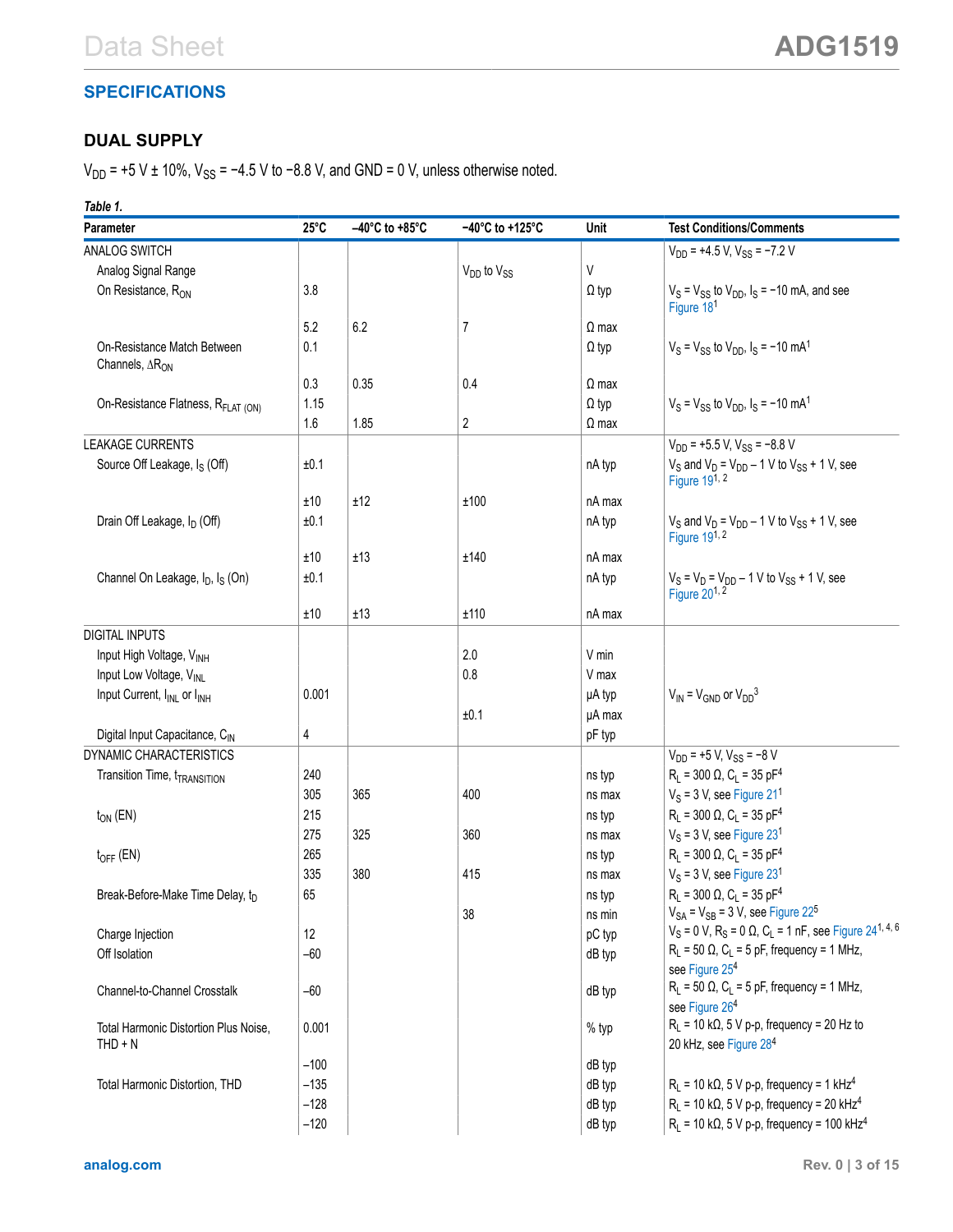### <span id="page-3-0"></span>**SPECIFICATIONS**

#### *Table 1.*

| <b>Parameter</b>                         | $25^{\circ}$ C | $-40^{\circ}$ C to +85 $^{\circ}$ C | $-40^{\circ}$ C to +125 $^{\circ}$ C | Unit    | <b>Test Conditions/Comments</b>                                                      |
|------------------------------------------|----------------|-------------------------------------|--------------------------------------|---------|--------------------------------------------------------------------------------------|
| -3 dB Bandwidth                          | 95             |                                     |                                      | MHz typ | $R_L$ = 50 Ω, C <sub>L</sub> = 5 pF, see Figure 27 <sup>4</sup>                      |
| Insertion Loss                           | 0.3            |                                     |                                      | dB typ  | $R_L$ = 50 $\Omega$ , $C_L$ = 5 pF, frequency = 1 MHz;<br>see Figure 27 <sup>4</sup> |
| Source Capacitance, $C_S$ (Off)          | 27             |                                     |                                      | pF typ  | $V_S = 0$ V, frequency = 1 MHz <sup>1</sup>                                          |
| Drain Capacitance, $C_D$ (Off)           | 58             |                                     |                                      | pF typ  | $V_S = 0$ V, frequency = 1 MHz <sup>1</sup>                                          |
| $C_D$ , $C_S$ (On)                       | 129            |                                     |                                      | pF typ  | $V_S = 0$ V, frequency = 1 MHz <sup>1</sup>                                          |
| <b>POWER REQUIREMENTS</b>                |                |                                     |                                      |         | $V_{DD}$ = +5.5 V, V <sub>SS</sub> = -8.8 V                                          |
| Positive Supply Current, I <sub>DD</sub> | 0.001          |                                     |                                      | µA typ  | Digital inputs = $0 \text{ V}$ or $V_{DD}$                                           |
|                                          |                |                                     | 1.0                                  | µA max  |                                                                                      |
| Negative Supply Current, $I_{SS}$        | 0.001          |                                     |                                      | µA typ  | Digital inputs = $0 \text{ V}$ or $V_{DD}$                                           |
|                                          |                |                                     | 1.0                                  | uA max  |                                                                                      |

 $1 \,$  V<sub>S</sub> is the analog voltage for Terminal SA or Terminal SB and  $I_S$  is the analog current for Terminal Sx.

 $2$  V<sub>D</sub> is the analog voltage on Terminal D.

 $3$  V<sub>IN</sub> is the IN voltage, and V<sub>GND</sub> is the GND voltage.

- $4$  R<sub>L</sub> is the load resistance and C<sub>L</sub> is the load capacitance.
- $5$  V<sub>SA</sub> is the Source A voltage, and V<sub>SB</sub> is the Source B voltage.
- $6$  R<sub>S</sub> is the source resistance.

## **CONTINUOUS CURRENT PER CHANNEL, SX OR D**

| Table 2.                                 |                |                |                 |            |                                             |
|------------------------------------------|----------------|----------------|-----------------|------------|---------------------------------------------|
| <b>Parameter</b>                         | $25^{\circ}$ C | $85^{\circ}$ C | $125^{\circ}$ C | Unit       | <b>Test Conditions/Comments</b>             |
| CONTINUOUS CURRENT PER CHANNEL           |                |                |                 |            |                                             |
| Dual Supply                              |                |                |                 |            | $V_{DD}$ = +4.5 V, V <sub>SS</sub> = -7.2 V |
| 8-Lead LFCSP ( $\theta_{JA}$ = 64.9°C/W) | 310            | 180            | 95              | mA maximum |                                             |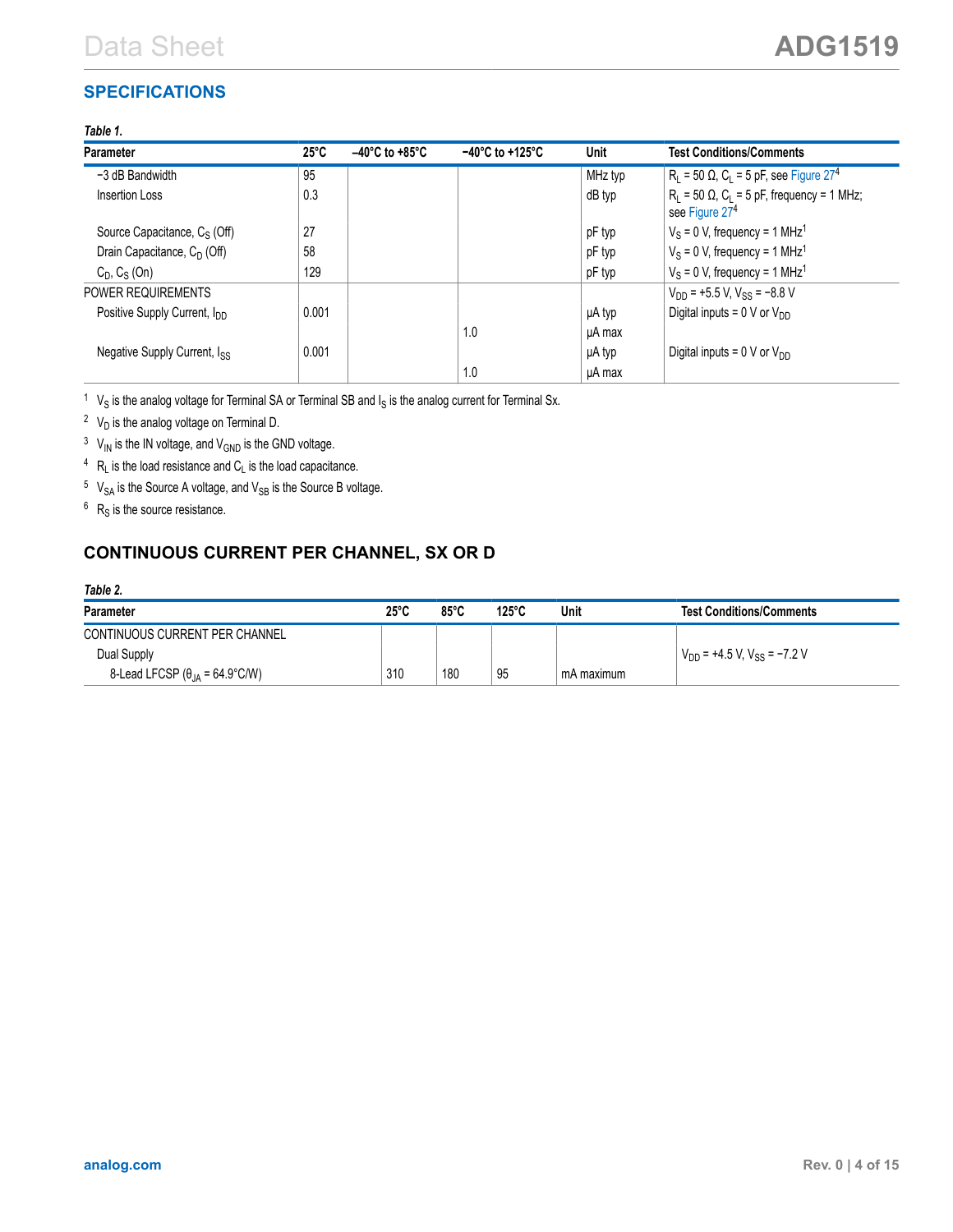#### <span id="page-4-0"></span>**ABSOLUTE MAXIMUM RATINGS**

 $T_A$  = 25°C, unless otherwise noted.

#### *Table 3.*

| <b>Parameter</b>                                                  | Rating                                                                   |
|-------------------------------------------------------------------|--------------------------------------------------------------------------|
| $V_{DD}$ to $V_{SS}$                                              | 18 V                                                                     |
| $V_{DD}$ to GND                                                   | $-0.3$ V to +16.5 V                                                      |
| $V_{SS}$ to GND                                                   | +0.3 V to $-16.5$ V                                                      |
| Analog Inputs <sup>1</sup>                                        | $V_{SS}$ – 0.3 V to $V_{DD}$ + 0.3 V or<br>30 mA, whichever occurs first |
| Digital Inputs <sup>1</sup>                                       | GND – 0.3 V to $V_{DD}$ + 0.3 V or<br>30 mA, whichever occurs first      |
| Peak Current, Sx or D (Pulsed at 1 ms, 10%<br>Duty-Cycle Maximum) | 600 mA                                                                   |
| Continuous Current per Channel, Sx or D                           | Data in Table $2 + 15\%$ mA                                              |
| Temperature                                                       |                                                                          |
| <b>Operating Range</b>                                            | $-40^{\circ}$ C to +125 $^{\circ}$ C                                     |
| Storage Range                                                     | $-65^{\circ}$ C to +150 $^{\circ}$ C                                     |
| Junction                                                          | $150^{\circ}$ C                                                          |
| Reflow Soldering Peak, Pb Free                                    | JEDEC-J-STD-020                                                          |
| Peak Temperature                                                  | $260^{\circ}$ C                                                          |

Over voltages at IN, Sx, or D are clamped by internal diodes. Limit the current to the maximum ratings given.

Stresses at or above those listed under Absolute Maximum Ratings may cause permanent damage to the product. This is a stress rating only; functional operation of the product at these or any other conditions above those indicated in the operational section of this specification is not implied. Operation beyond the maximum operating conditions for extended periods may affect product reliability.

#### **THERMAL RESISTANCE**

Thermal performance is directly linked to PCB design and operating environment. Careful attention to PCB thermal design is required.

 $\theta_{JA}$  is the natural convection junction-to-ambient thermal resistance measured in a one cubic foot sealed enclosure, and  $\theta_{\text{JC}}$  is the junction-to-case thermal resistance.

#### *Table 4. Thermal Resistance*

| Package Type <sup>1</sup> | 'JΑ   | $\overline{ }$<br>'JC | Unit |
|---------------------------|-------|-----------------------|------|
| CP-8-31                   | 54.90 | $1 + 0.$              |      |

<sup>1</sup> Thermal impedance simulated values are based on a JEDEC 2S2P thermal test board with four thermal vias. See JEDEC JESD-51.

#### **ESD CAUTION**



**ESD (electrostatic discharge) sensitive device**. Charged devices and circuit boards can discharge without detection. Although this product features patented or proprietary protection circuitry, damage may occur on devices subjected to high energy ESD. Therefore, proper ESD precautions should be taken to avoid performance degradation or loss of functionality.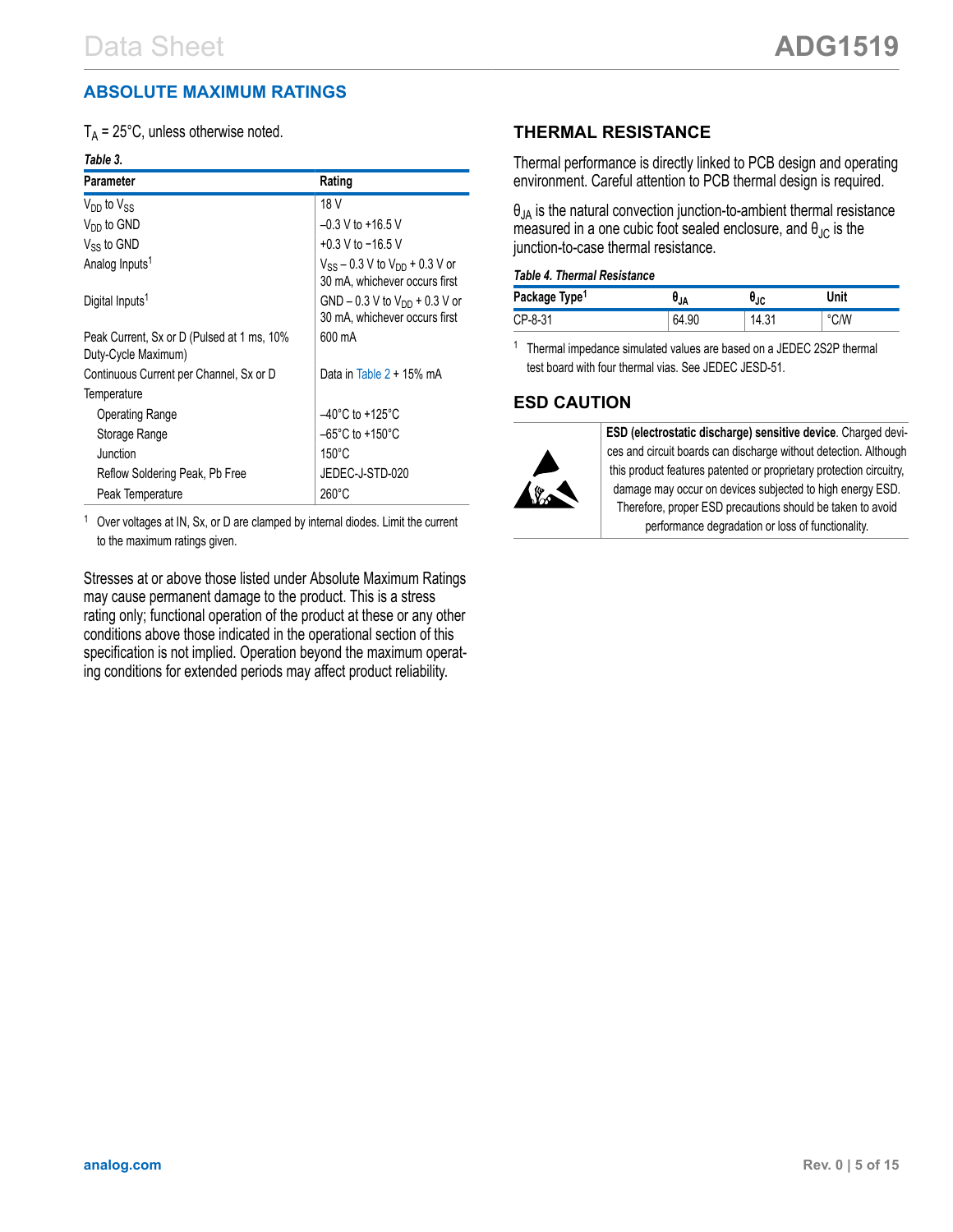#### <span id="page-5-0"></span>**PIN CONFIGURATION AND FUNCTION DESCRIPTIONS**





#### *Table 5. Pin Function Descriptions*

| Pin No. | <b>Mnemonic</b> | <b>Description</b>                                                                                                                                                                                                  |
|---------|-----------------|---------------------------------------------------------------------------------------------------------------------------------------------------------------------------------------------------------------------|
|         | D               | Drain Terminal. The D pin can be an input or output.                                                                                                                                                                |
| 2       | SΑ              | Source Terminal. The SA pin can be an input or output.                                                                                                                                                              |
| 3       | <b>GND</b>      | Ground (0 V) Reference.                                                                                                                                                                                             |
| 4       | $V_{DD}$        | Most Positive Power Supply Potential. Decouple the $V_{DD}$ pin using a 0.1 µF capacitor to GND.                                                                                                                    |
| 5       | EN              | Active High Digital Input. When the EN pin is low, the device is disabled, and the SA, SB, and D terminals are high impedance.<br>When the EN pin is high, the IN logic input determines which switch is turned on. |
| 6       | IN              | Logic Control Input.                                                                                                                                                                                                |
|         | $V_{SS}$        | Most Negative Power Supply Potential. Decouple the $V_{SS}$ pin using a 0.1 µF capacitor to GND.                                                                                                                    |
| 8       | <b>SB</b>       | Source Terminal. The SB pin can be an input or output.                                                                                                                                                              |
| 0       | EPAD            | Exposed Pad. Exposed pad tied to substrate, $V_{SS}$ .                                                                                                                                                              |

#### *Table 6. Truth Table*

| EN | IN |                |
|----|----|----------------|
|    |    | High impedance |
|    |    | OН             |
|    |    | SB             |

<sup>1</sup> X means don't care.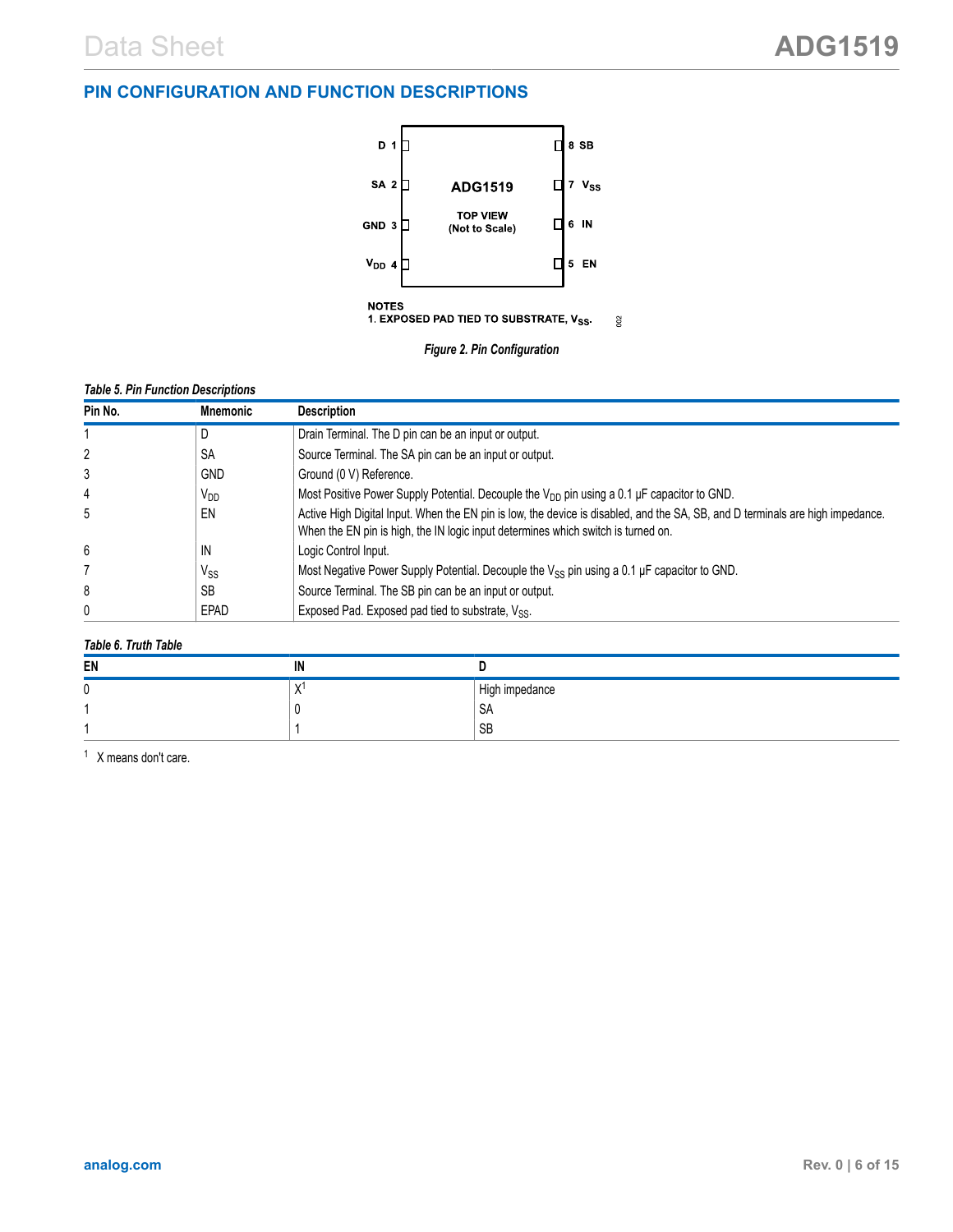#### <span id="page-6-0"></span>**TYPICAL PERFORMANCE CHARACTERISTICS**



*Figure 3. On Resistance as a Function of V<sub>S</sub> and V<sub>D</sub>* 



*Figure 4. On Resistance as a Function of V<sup>S</sup> and V<sup>D</sup> for Different Temperatures*



*Figure 5. Off Leakage as a Function of Temperature*



*Figure 6. On Leakage as a Function of Temperature*



*Figure 7. IDD vs. Logic Level, IN*



*Figure 8. Charge Injection vs. VS*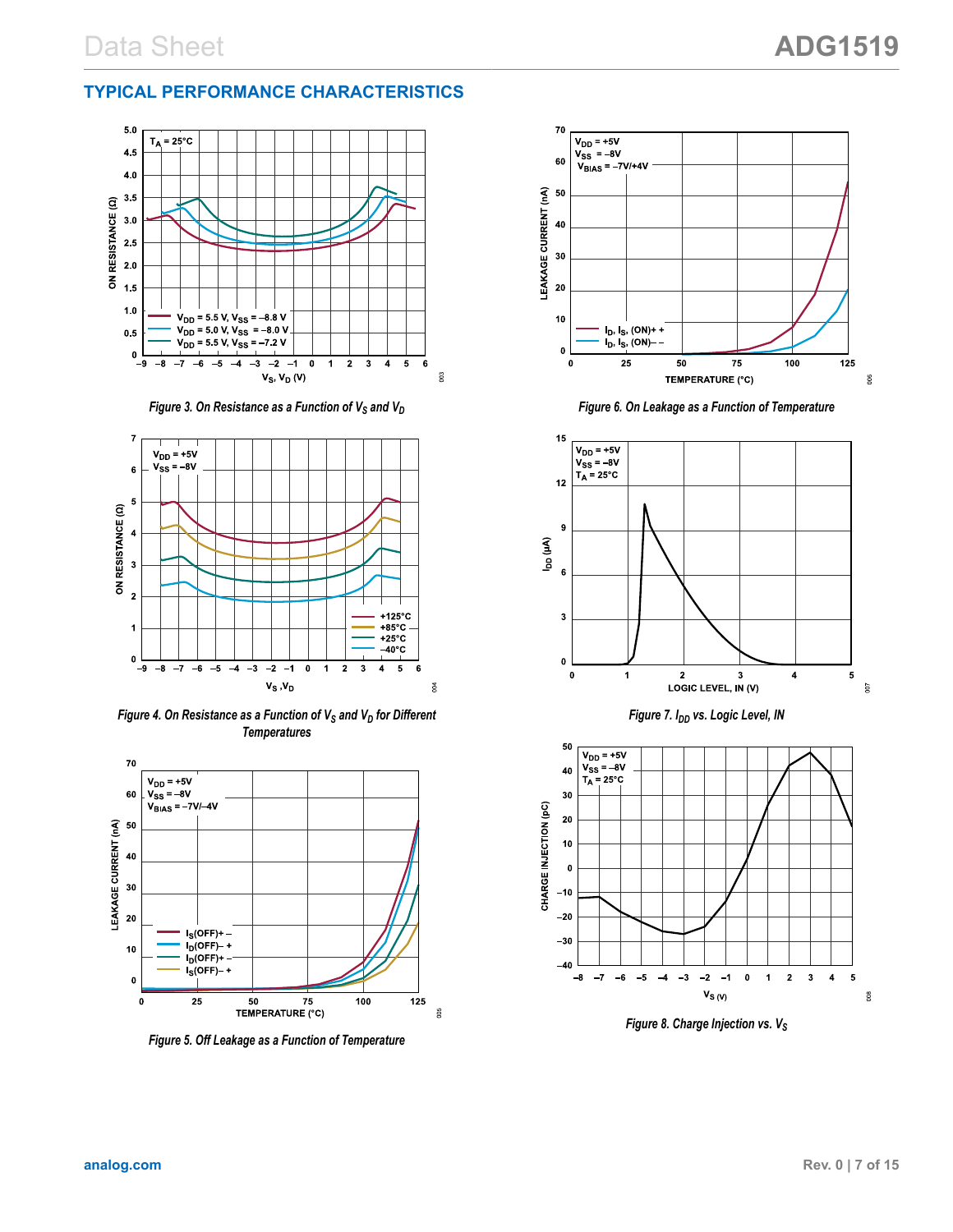## **TYPICAL PERFORMANCE CHARACTERISTICS**











*Figure 11. Off Isolation vs. Frequency*



*Figure 12. Crosstalk vs. Frequency*







*Figure 14. THD + N vs. Frequency*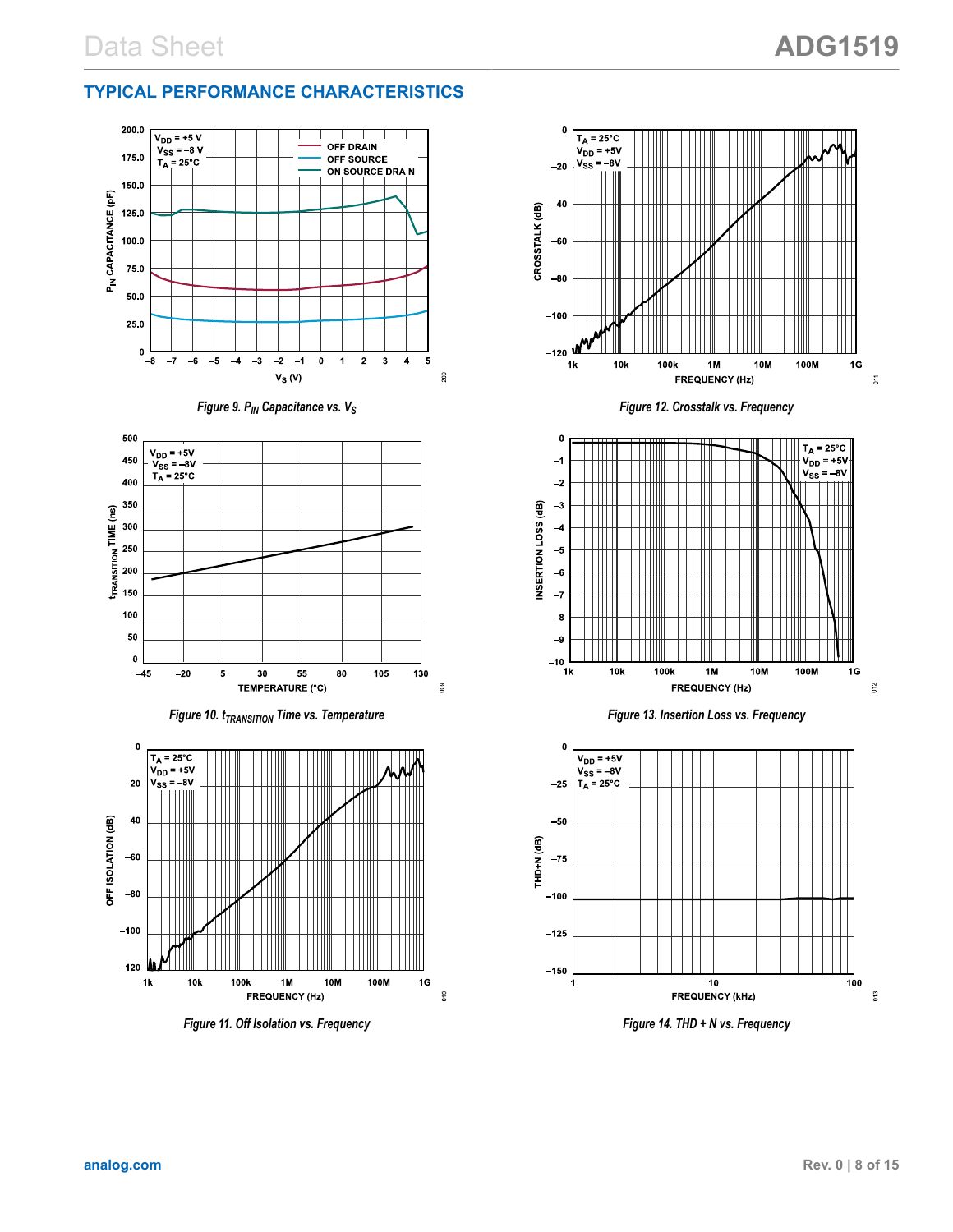#### <span id="page-8-0"></span>**TYPICAL PERFORMANCE CHARACTERISTICS**







*Figure 16. THD Fast Fourier Transform (FFT)*



*Figure 17. AC Power Supply Rejection Ratio (PSRR) vs. Frequency*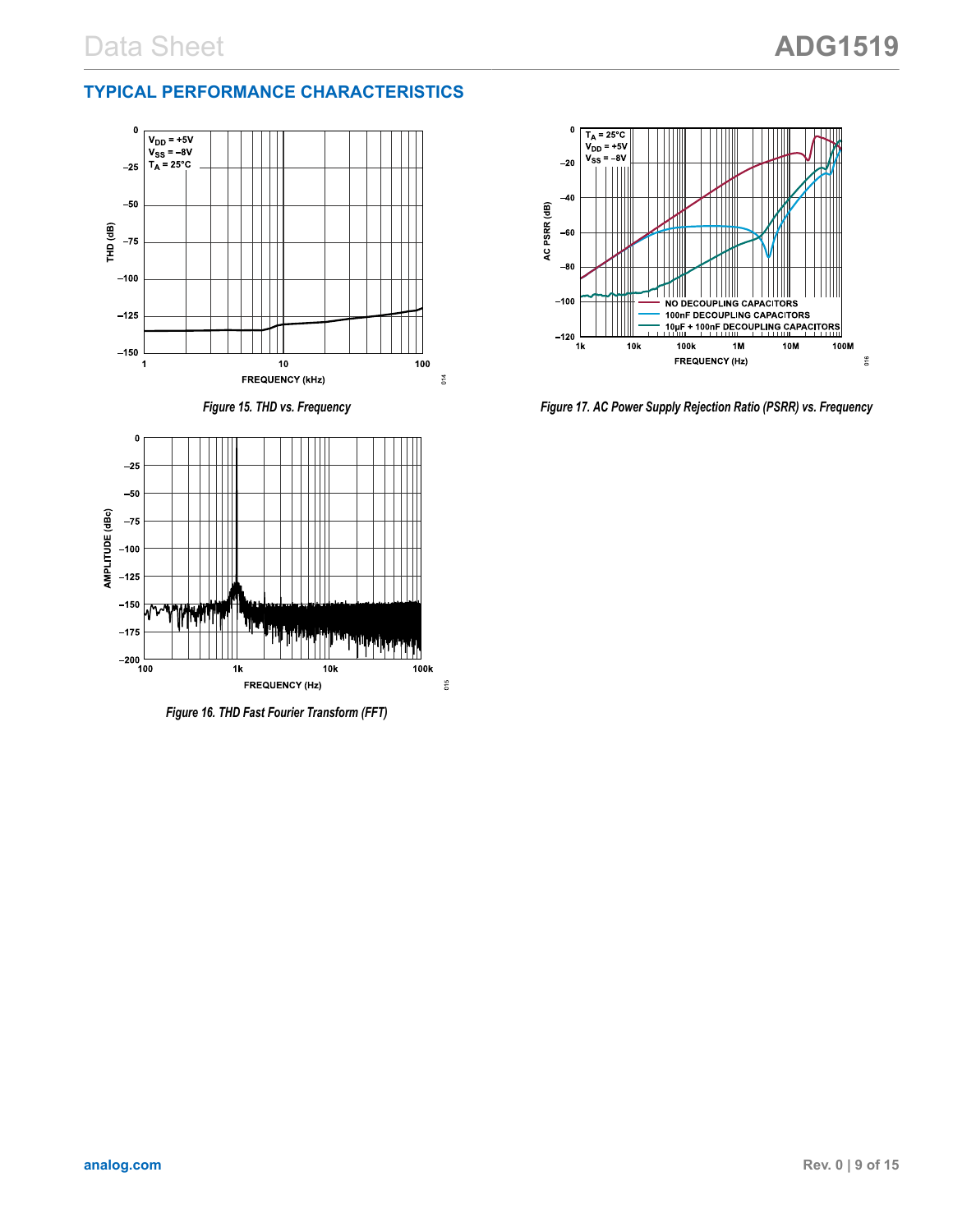## <span id="page-9-0"></span>**TEST CIRCUITS**



*Figure 18. On Resistance (IDS Is the Drain to Source Current.)*



*Figure 19. Off Leakage*



*Figure 20. On Leakage*



*Figure 21. Switching Times,*  $t_{ON}$  *and*  $t_{OFF}$  *(V<sub>OUT</sub> is the Output Voltage.)* 



#### *Figure 22. Break-Before-Make Time Delay*



*Figure 23. Enable Delay, tON (EN), tOFF (EN)*



*Figure 24. Charge Injection*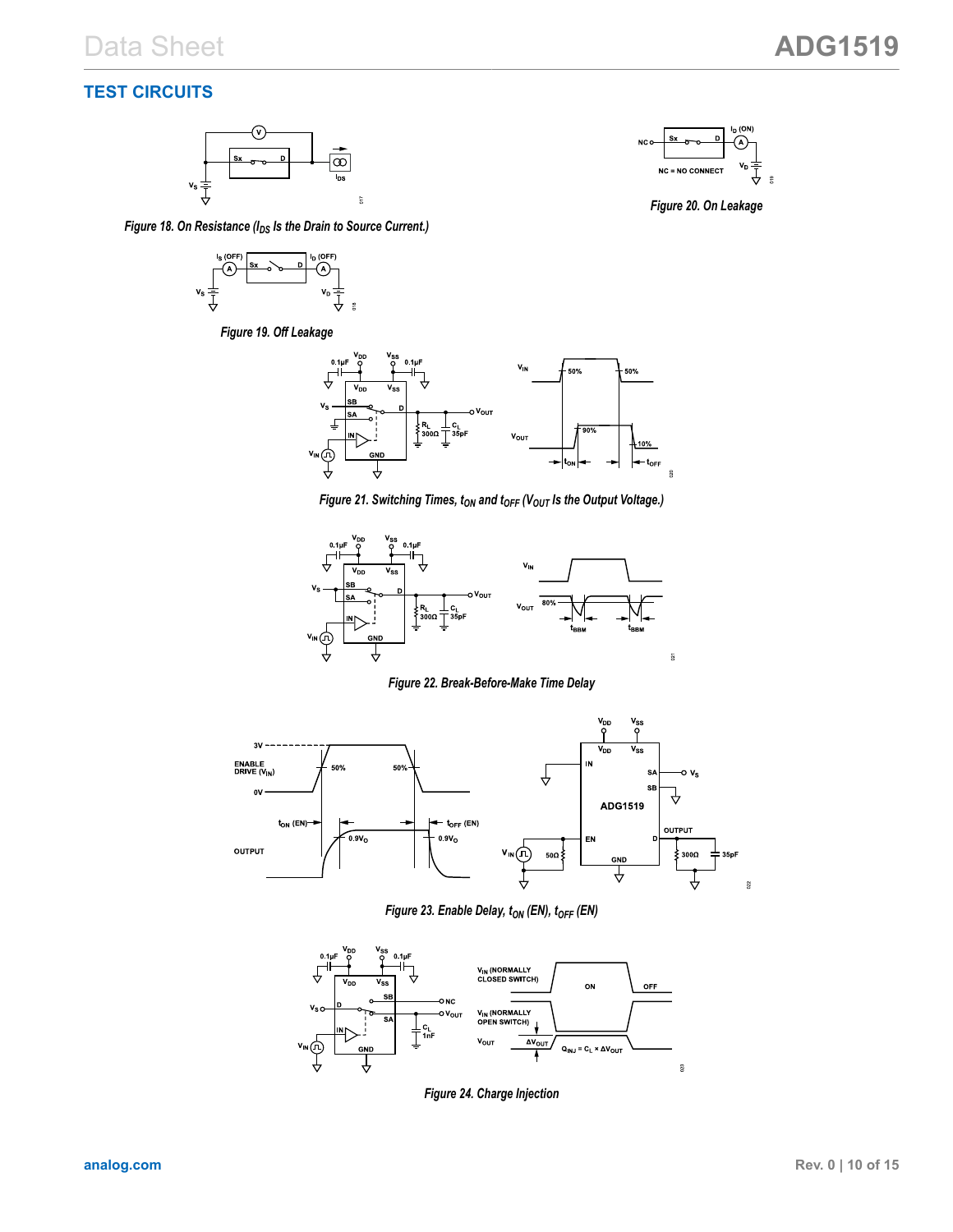#### <span id="page-10-0"></span>**TEST CIRCUITS**



*Figure 25. Off Isolation*



**CHANNEL-TO-CHANNEL CROSSTALK = 20 log**  $\frac{V_{\text{OUT}}}{V_{\text{S}}}$ 

*Figure 26. Channel-to-Channel Crosstalk*

 $026$ 



*Figure 27. Bandwidth*



*Figure 28. THD and THD + N*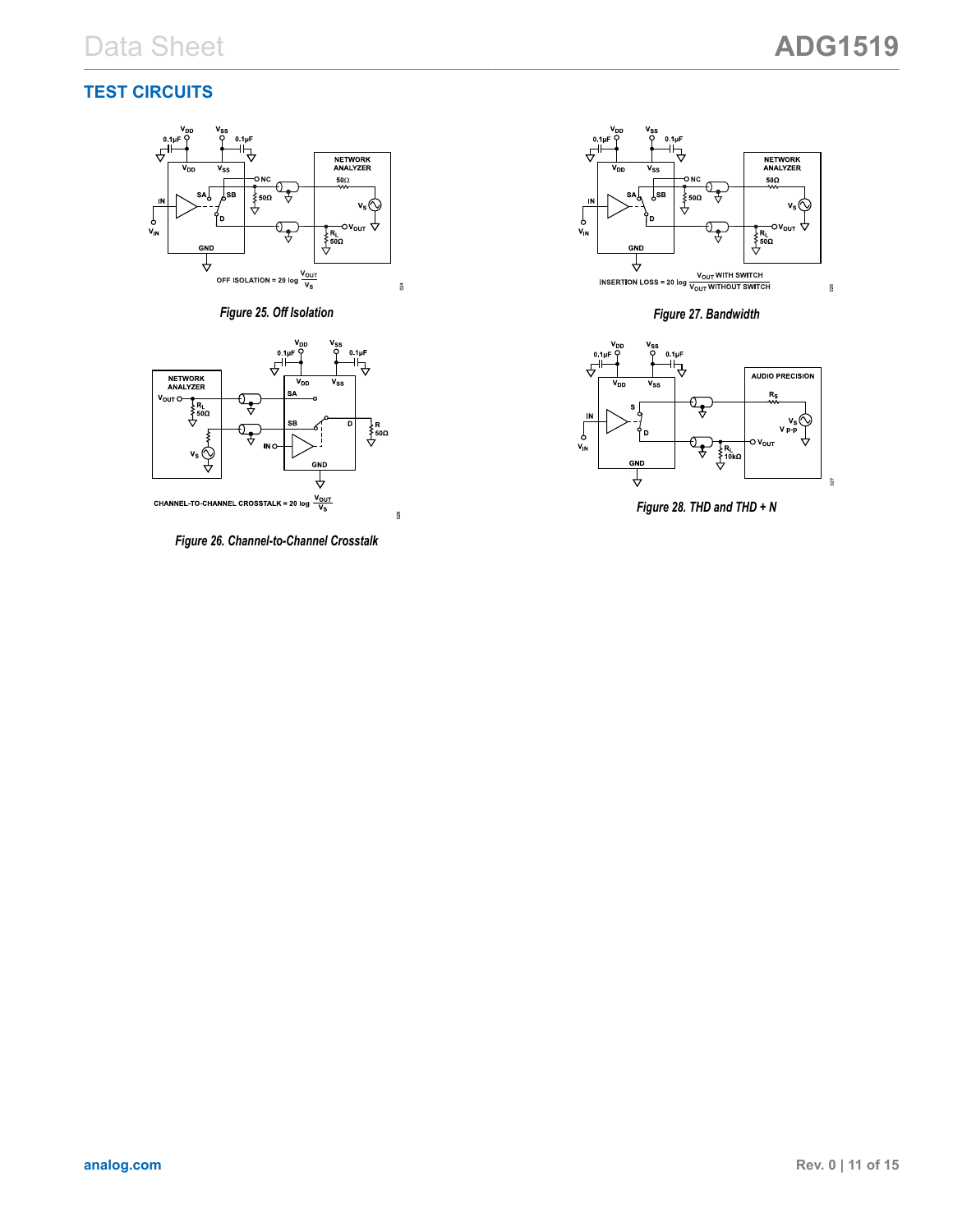## <span id="page-11-0"></span>**TERMINOLOGY**

### **IDD**

The positive supply current.

## **ISS**

The negative supply current.

## $V_D$  and  $V_S$

The analog voltage on Terminal D and Terminal S.

## **RON**

The ohmic resistance between Terminal D and Terminal S.

## **RFLAT ON**

Flatness is defined as the difference between the maximum and minimum value of on resistance as measured over the specified analog signal range.

## **IS Off**

The source leakage current with the switch off.

## **ID Off**

The drain leakage current with the switch off.

## **ID and IS On**

The channel leakage current for Terminal D and Terminal S with the switch on.

## **VINL**

The maximum input voltage for Logic 0.

## **VINH**

The minimum input voltage for Logic 1.

## **IINL** and **IINH**

The input high and low current of the digital input.

## **CS Off**

The off switch source capacitance, measured with reference to ground.

## **CD Off**

The off switch drain capacitance, measured with reference to ground.

## **CD and CS On**

The on switch capacitance for Terminal D and Terminal S, measured with reference to ground.

## **CIN**

The digital input capacitance.

## **tON EN**

Delay time between the 50% and 90% points of the digital input and switch on condition. See [Figure 23](#page-9-0).

## **tOFF EN**

Delay time between the 50% and 90% points of the digital input and switch off condition. See [Figure 23](#page-9-0).

### **tTRANSITION**

Delay time between the 50% and 90% points of the digital inputs and the switch on condition when switching from one address state to another.

## $T<sub>D</sub>$

Off time measured between the 80% point of both switches when switching from one address state to another. See [Figure 22](#page-9-0).

## **Charge Injection**

A measure of the glitch impulse transferred from the digital input to the analog output during switching. See [Figure 24.](#page-9-0)

## **Off Isolation**

A measure of unwanted signal coupling through an off switch. See [Figure 25.](#page-10-0)

#### **Crosstalk**

A measure of unwanted signal that is coupled through from one channel to another as a result of parasitic capacitance. See [Figure 26.](#page-10-0)

#### **Bandwidth**

The frequency at which the output is attenuated by 3 dB. See [Figure 27.](#page-10-0)

#### **Insertion Loss**

The loss due to the on resistance of the switch. See [Figure 27](#page-10-0).

## **THD + N**

The ratio of the harmonic amplitude plus noise of the signal to the fundamental. See [Figure 28.](#page-10-0)

#### **THD**

THD is the ratio of the sum of the powers of all harmonic components to the power of the fundamental frequency. See [Figure 28](#page-10-0).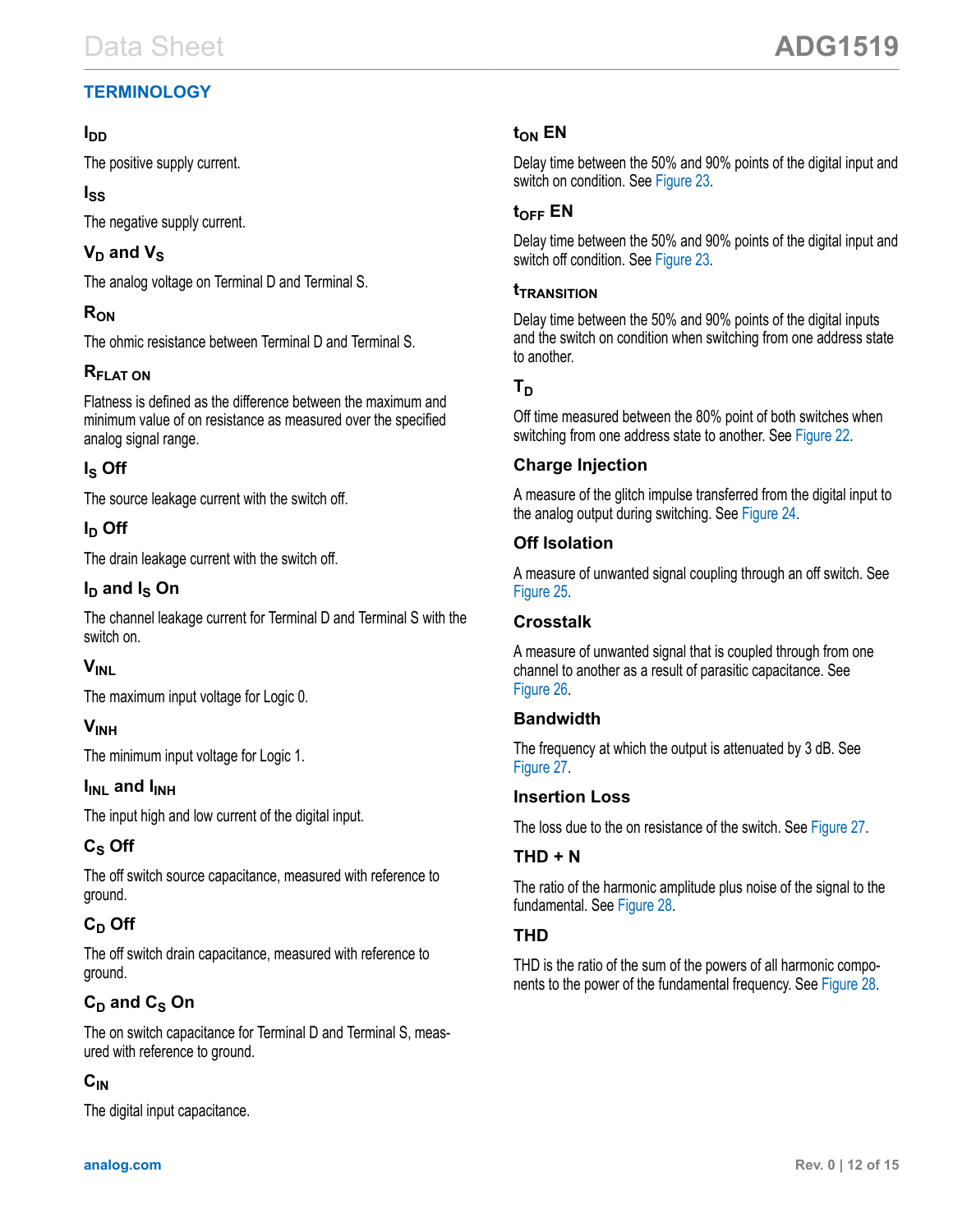### **TERMINOLOGY**

#### **AC PSRR**

AC PSRR measures the ability of a device to avoid coupling noise and spurious signals that appear on the supply voltage pin to the output of the switch. The dc voltage on the device is modulated by a sine wave of 0.62 V p-p. The ratio of the amplitude of the signal on the output to the amplitude of the modulation is the AC PSRR. See [Figure 17.](#page-8-0)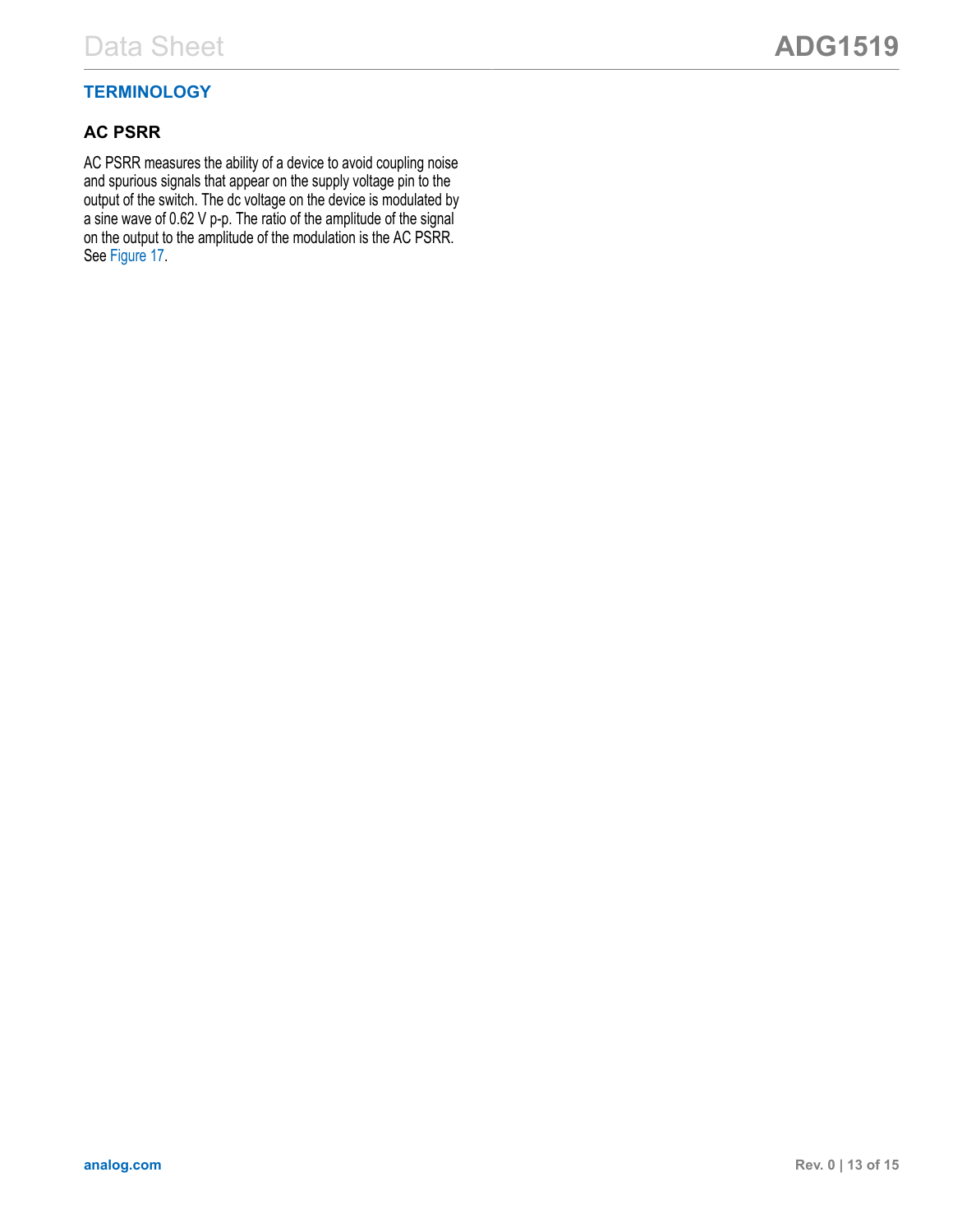#### <span id="page-13-0"></span>**APPLICATIONS INFORMATION**

#### **POWER AMPLIFIER GATE DRIVE**

Figure 29 shows a typical application where the ADG1519 is used to set the gate bias voltage for an RF power amplifier for communications applications. The asymmetrical dual supply and rail-to-rail operation of the ADG1519 allows for negative voltages of up to –8 V for biasing gallium nitride (GaN) power amplifiers while the positive +5 V rail is ideal for laterally diffused metal-oxide semiconductor (LDMOS) power amplifiers.



*Figure 29. GaN Power Amplifier Gate Drive*

#### **POWER SUPPLY RAILS**

To guarantee correct operation of the ADG1519, 0.1 µF decoupling capacitors are required on the  $V_{DD}$  and  $V_{SS}$  pins.

The ADG1519 can operate with asymmetrical bipolar supplies between of  $V_{DD}$  = +5 V ± 10% and  $V_{SS}$  = -4.5 V to -8.8 V. The supplies on  $V_{DD}$  and  $V_{SS}$  do not have to be asymmetrical. However, the  $V_{\text{DD}}$  to  $V_{\text{SS}}$  range must not exceed 18 V as stated in the [Absolute Maximum Ratings](#page-4-0) section.

#### **POWER SUPPLY RECOMMENDATIONS**

Analog Devices, Inc., has a wide range of power management products to meet the requirements of most high performance signal chains.

An example of an asymmetrical bipolar power solution is shown in Figure 30. The [ADP5070](https://www.analog.com/ADP5070) (dual switching regulator) generates a positive and negative supply rail for the ADG1519. Also shown in Figure 30 are two optional low dropout regulators (LDOs), the [ADP7118](https://www.analog.com/ADP7118) and [ADP7182](https://www.analog.com/ADP7182) positive and negative LDOs, respectively, that can be used to reduce the output ripple of the ADP5070 in ultralow noise sensitive applications.

$$
NPUT \rightarrow \text{ADP}5070 \xrightarrow{-8V} \text{ADP}7118 + 5V
$$
\n
$$
NPUT \rightarrow \text{ADP}5070 \xrightarrow{-8V} \text{ADP}7182 + 5V
$$

*Figure 30. Bipolar Power Solution*

#### *Table 7. Recommended Power Management Devices*

| <b>Product</b> | <b>Description</b>                                                                              |
|----------------|-------------------------------------------------------------------------------------------------|
| ADP5070        | 1 A/0.6 A, dc-to-dc switching regulator with independent positive<br>and negative outputs       |
| ADP7118        | 20 V, 200 mA, low noise, complementary metal oxide<br>semiconductor (CMOS) LDO linear regulator |
| ADP7182        | -28 V, -200 mA, low noise, LDO linear regulator                                                 |